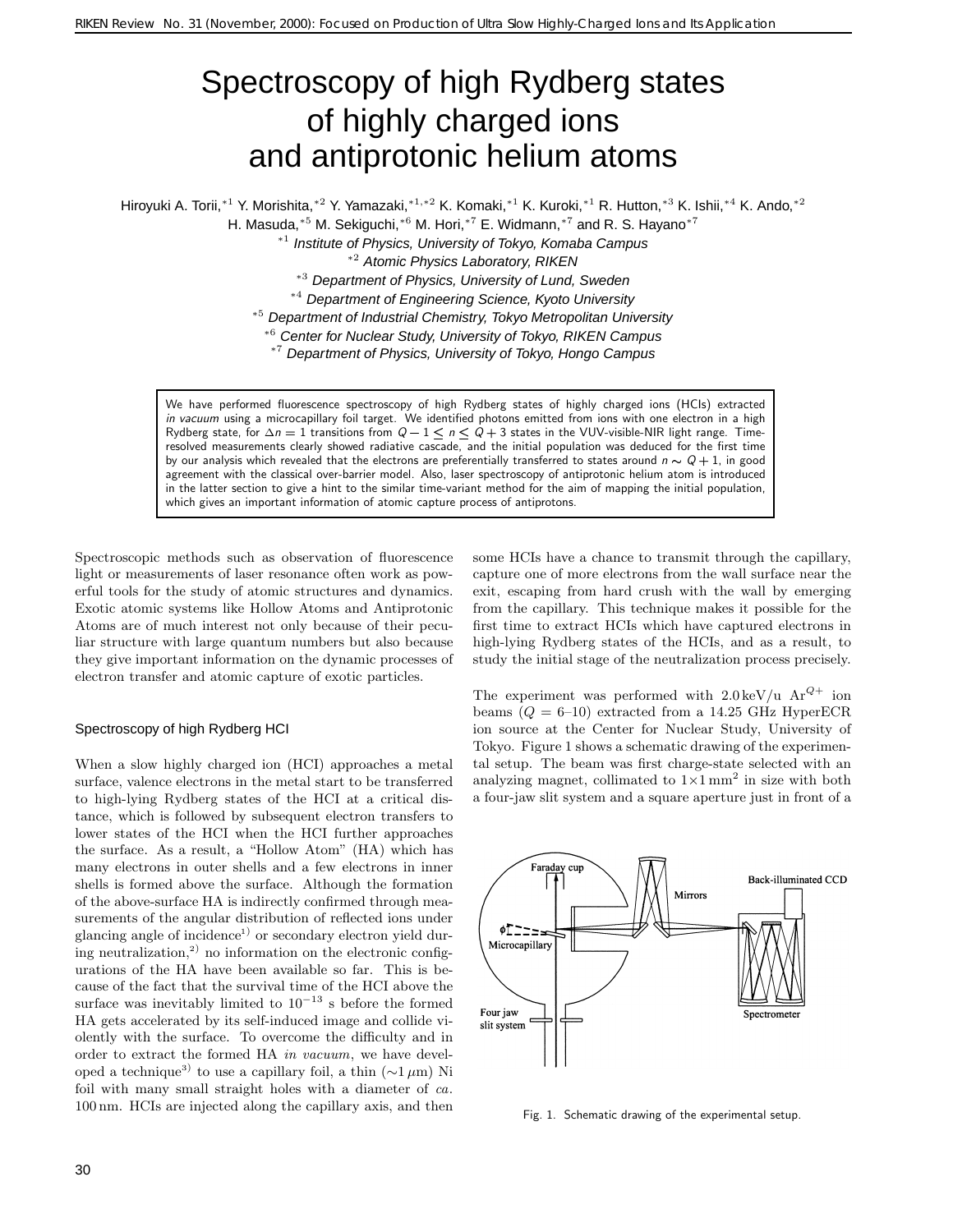

Fig. 2. Picture of microcapillary foil. Top view (left) and a side view (right) are shown.

Ni microcapillary target. The target chamber was evacuated to less than  $10^{-8}$  Torr during the experiments. The microcapillary foil had a  $\sim 1 \text{ mm}^2$  effective size and a thickness of  $\sim$  700 nm, with many straight holes of  $\sim$  100 nm diameter in a honeycomb-type structure (see Fig. 2). The position and orientation of the target were adjusted to maximize the transmitted beam current with an  $x-y-z-\phi$  manipulator, where  $\phi$  and  $\theta$  axes are parallel to z and x axes, respectively. Lifetime measurements can be performed by moving the target along y (*i.e.* the beam) direction. The distance of the position of the observation window from the target divided by the projectile velocity gives the time spent by the HA after its formation. The transmitted beam current was about 1–3% of the incident beam. Fluorescence photons emitted perpendicular to the beam trajectory (within the observation window determined by the entrance slit) were transferred to a Czerny-Turner type spectrometer with 1 to 1 imaging mirrors, and were detected with a back-illuminated CCD with a minimum resolution of  $\sim 0.032$  nm at 400 nm. We used both mercury and cadmium/neon hollow cathode lamps for the wavelength calibration. The relative efficiency of the detection system was calibrated with a standard deuteron lamp from 200 to 400 nm and with a tungsten lamp from 350 to 800 nm.

Figure 3 shows spectra for  $Ar^{Q+}$  (6 < Q < 10) incident ions with kinetic energy of  $2.0 \,\text{keV/u}$ . Some lines are easily attributed to  $\Delta n = 1$  transitions of the ions which have captured one electron in the capillary. The transition wavelengths can be well accounted for by assuming energy levels as those of hydrogenic. For example, in the case of the  $Ar^{8+}$  incident ion, transition wavelengths of  $\mathrm{Ar}^{7+}$  from  $1s^2 2s^2 2p^6 n l^1$  to  $1s^2 2s^2 2p^6 (n-1)l'^1$  states are calculated to be 298, 434, 607, and 820 nm for  $n = 8, 9, 10,$  and 11, respectively  $(k, l, m,$  and n in Fig. 3). Similarly, intense lines referred to as  $a, b, \ldots, u$ in Fig. 3 can be attributed to  $\Delta n = 1$  transitions from the initial states n, where  $Q - 1 \leq n \leq Q + 3$ .

The initial states to which the first electron transfer occurs shift to higher states when incident charges become larger, which can be accounted for as follows. According to the classical over-barrier model  $(COBM)^{4}$ , when slow highly charged ions approach a metal surface, the first electron transfer takes place to a  $n_c \sim Q/[2W(1+(Q-0.5)/(8Q)^{1/2})]^{1/2}$  state of the incident ions (in the atomic units), where  $W$  is a workfunction of the surface. By adopting a reasonable value of 0.2 a.u. for W,  $n_c$  can be approximated to be  $Q + 1$ .

We have also performed lifetime measurement for the identified lines by moving the position of the target along the beam axis, as was explained before. It was found that the apparent lifetime of the states were significantly longer (by factor nearly 2) than their intrinsic lifetime calculated using the dipole moments of the hydrogen-like Rydberg atom. Since the assumption of hydrogenic dipole moments should be valid enough for the system of small core and only one electron in the high Rydberg state, the enhanced lifetime gives an evidence for feeding cascade from upper states. Systematic studies were performed for single electron capture of Ar7+ incidence, *i.e.* for Ar7+*e*<sup>−</sup> Rydberg atom, and the decay curves of the designated transitions were compared with a cascade calculation. The result of the analysis revealed that the electron is captured to states with a principal quantum number very close to that predicted by the classical overbarrier model<sup>4)</sup> and that the *n* distribution is rather sharp. This gives the first direct proof of COBM for the electron transfer to HCI from metallic surfaces.



Fig. 3. Observed spectra for Ar<sup>Q+</sup> ( $6 \le Q \le 10$ ) incident ions and relative efficiency curves of the detection system.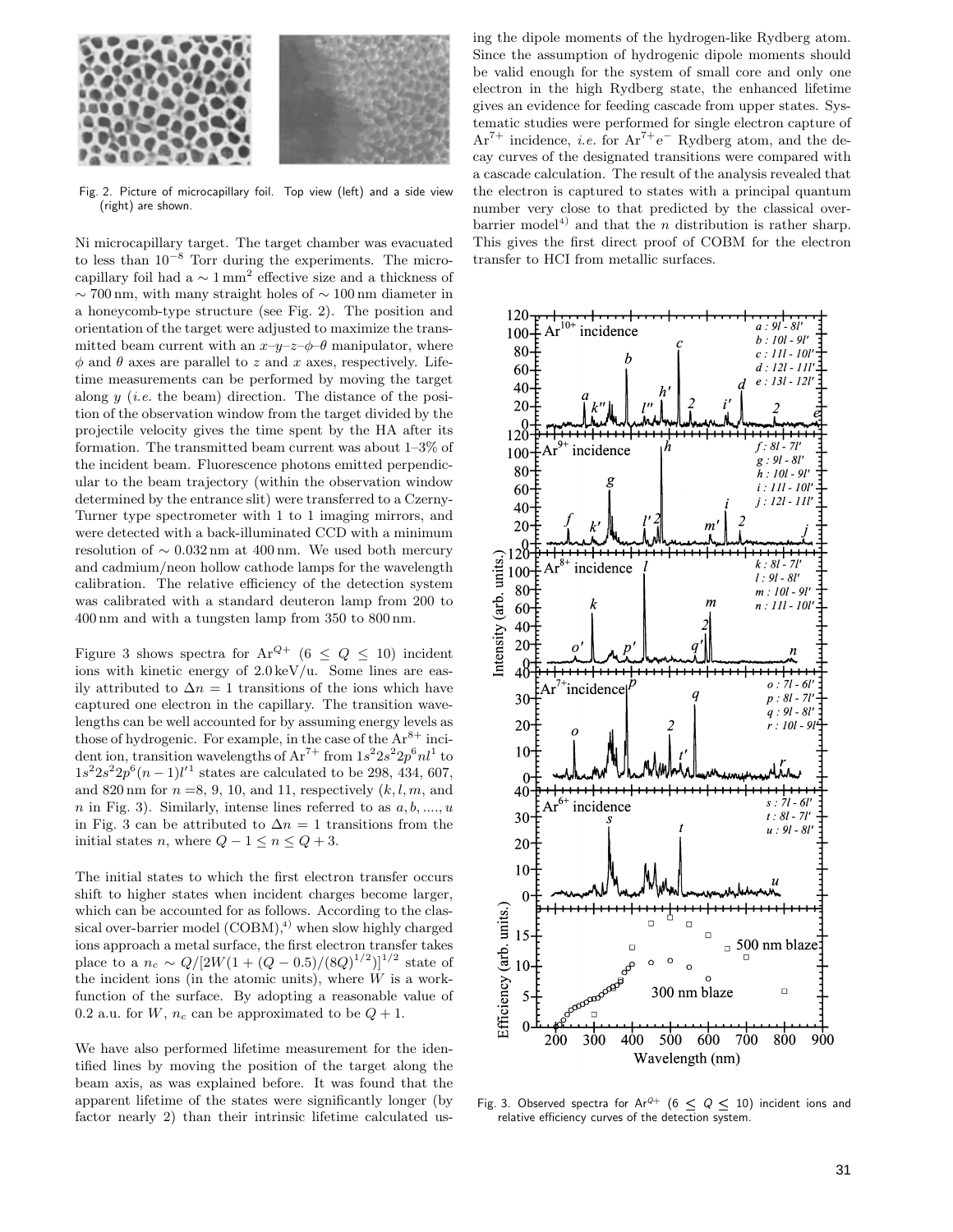It is noted that the lines observed for  $Ar^{Q+}$  incident ions can also be observed at the same wavelengths for  $Ar^{(Q+1)+}$ incident ions, which is labeled by primed letters like  $k'$  in Fig. 3. This indicates that  $Ar^{(Q+1)+}$  ion has captured two or three electrons in the capillary, and deexcited through radiative or Auger transitions leaving one electron in its high Rydberg states. Further, experiments with higher resolution have shown that  $(1)$  electrons are preferentially transferred around Yrast states, *i.e.*, the states with largest angular momentum  $(l \sim n - 1)$  states, and (2) the angular momentum distribution were quite different between  $Ar^{8+}$  and the other  $Ar^{Q+}$  incident ions, which indicates that the core polarizability of the incident ions may have a large influence on the angular momentum distribution. A more detailed explanation will be given in a forthcoming publication.<sup>5)</sup>

### Spectroscopy of antiprotonic helium atoms

Antiprotons will annihilate immediately after nuclear capture in media, but only when they stop in helium media, 3% of them show enormous longevity. This unique phenomenon is understood by the formation of so-called "antiprotonic helium atoms" ( $(\overline{p}He^+)^0 \equiv \overline{p}e^-He^{++}$ ; see Fig. 4), and these exotic atoms have been extensively studied by the PS205 collaboration using the LEAR (Low Energy Antiproton Ring) facility, then succeeded by ASACUSA collaboration<sup>6)</sup> at AD (Antiproton Decelerator) at CERN, Geneva.

Metastable antiprotonic helium atom is a highly excited Rydberg system with typical quantum numbers  $n \sim n_0 \equiv$  $\sqrt{M^*/m_e} \approx 38$  (where  $M^*$  is the reduced mass between antiproton and helium nucleus, while m*<sup>e</sup>* is the electron mass) and  $l \leq n-1$ . According to Condo-Russell model, <sup>7, citation therein</sup>) when the antiproton is captured, it replaces one of the electrons of the helium atom, where this Bohr orbit corresponds to such high quantum numbers for the antiproton which is 1,836 times heavier than electron. Antiproton then cascade with radiative transitions, the strongest of which being that of  $(n, l) \rightarrow (n - 1, l - 1)$  which keeps the vibrational quantum number  $v = n - l - 1$ , until it arrives at a short-lived state with fast Auger transition.



Fig. 4. A schematic picture of a  $(\overline{p}He^+)^0$  atom, consisting of a helium nucleus (He++), an antiproton (*p*) and an electron (*e−*). The *p* in a highly excited state moves round the helium nucleus along a classical orbit while the electron is in its 1 *s* state, which is however slightly polarized by the repulsion of the  $\overline{p}$  to the opposite side of the helium nucleus.

Our spectroscopic method was to irradiate the target with intense laser pulse to resonate the last transition in the cascade ladder and induce deexcitation to a short-lived state. Then the resonance was detected in the annihilation time spectrum as a sharp spike of the forced annihilation of antiprotons which followed fast Auger transition of  $(\overline{p}He^{+})^0$  to an unstable  $(\overline{p}He^{++})^+$  state. With this "laser-induced annihilation spectroscopy" method,<sup>7,8)</sup> we have so far found 13 resonant transitions in the LEAR age, among high- $n$ , high- $l$ metastable states of the  $(\overline{p}He^{+})^0$  atoms. The observed transition energies showed excellent agreement with theoretical calculations and thus we have established the level structures of this exotic atom, as shown in Fig. 5. Especially, careful analysis of the observed density shift led to the deduction of the resonance frequencies for the three-body system unperturbed by collisions, which enabled us to set a severe constraint on the antiproton mass and charge, giving an important test of CPT invariance between proton and antiproton, as well as of bound-state QED theory.<sup>9)</sup>



39  $l = 3$  $32$ 



Fig. 5. Level diagrams of the metastable states of  $\overline{p}^4$ He<sup>+</sup> and  $\overline{p}^3$ He<sup>+</sup> atoms are shown with observed 13 laser-induced resonant transitions in thick arrows. States denoted by straight lines have long lifetimes of about a microsecond while those by zigzagged lines have shorter lifetimes than about 10 ns due to fast Auger transition to  $(\overline{p}He^{++})^+$ states. The numbers for the observed transitions indicate experimental vacuum wavelengths, which may be subject to collisional density shift. Unobserved transitions are indicated with theoretically calculated transition wavelengths.